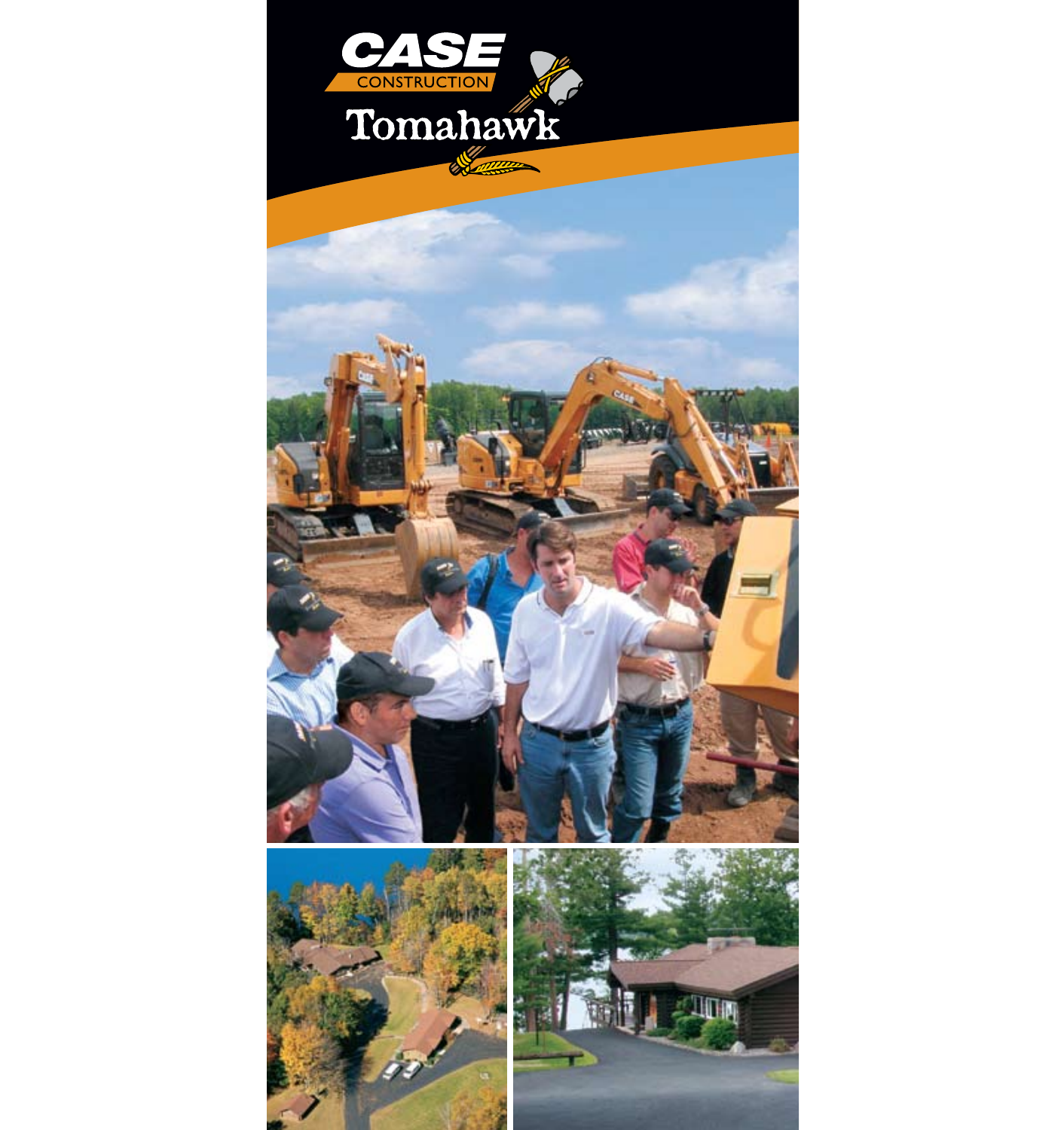# **Welcome to Tomahawk**

When you rely on Case, you get more than equipment. You get a team of advisors who understand your business and what it takes to succeed. At the Tomahawk Customer Center, you'll experience our philosophy which sets us apart from the competition.

Sitting on more than 500 acres in Wisconsin's north woods, Tomahawk is the industry's top equipment demonstration facility. We deliver a fully interactive experience – personalized training, state-of-the-art product demonstrations and handson equipment operation. We're here to provide straightforward product information to help you make informed buying, operating and maintenance decisions.





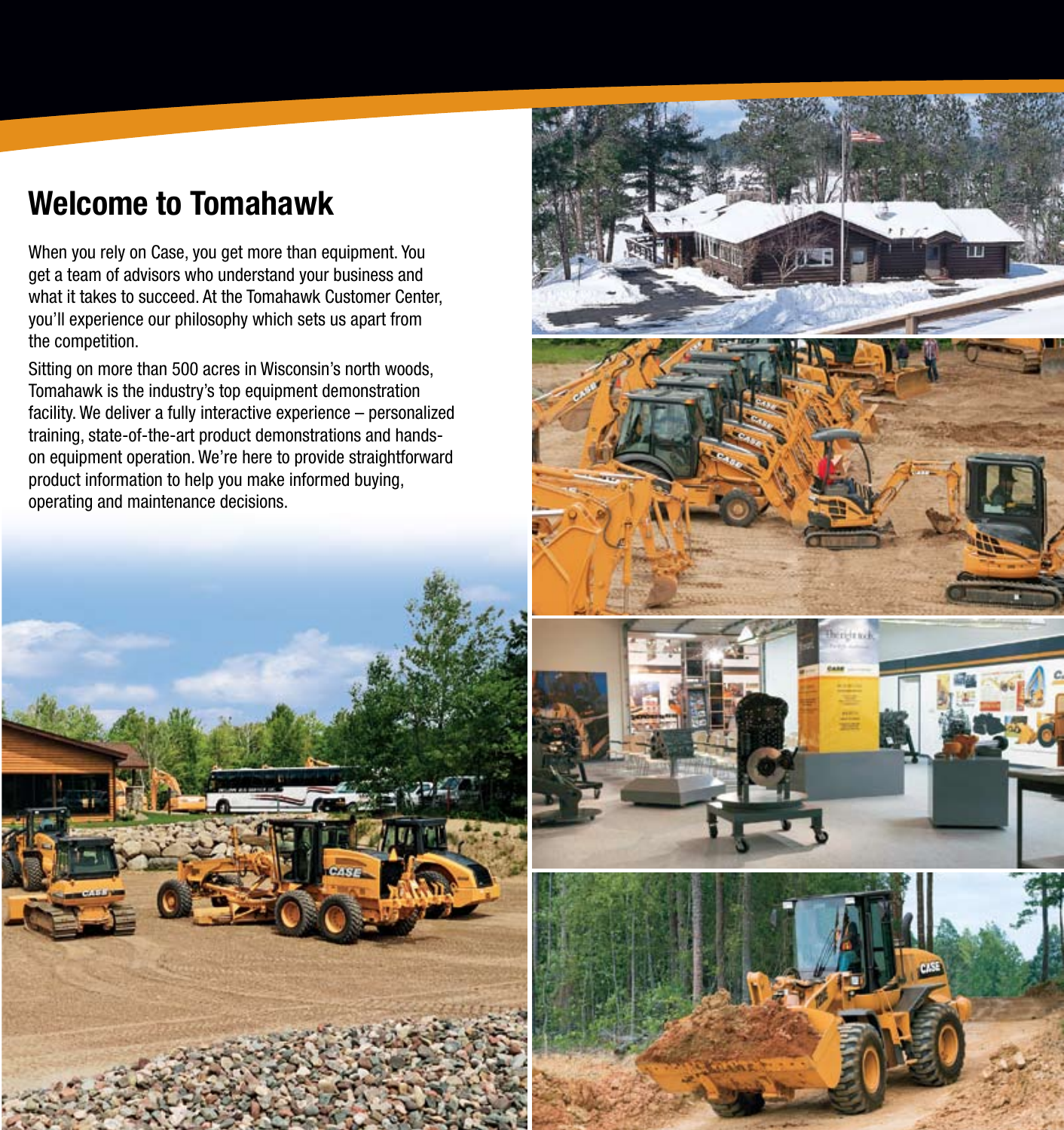



### **Customized program**

Whether you're a business owner, equipment operator or service technician, your success depends on making sound equipment decisions. Our staff understands the critical issues – productivity, operator comfort, ease of operation, fuel efficiency and ease of maintenance – and the impact on your bottom line.

- Our programs are personalized to meet your needs.
- We have facilities for classroom, product Q&A, machine walk-around or hands-on maintenance sessions.
- Product demonstrations can be tailored for your specific applications.
- Our equipment operation session can focus on one or several product lines.



# **Hands-on operation**

Tomahawk is like no other facility in the industry. Our personalized program provides a staff of seasoned equipment pros and an extensive fleet of equipment at your disposal.

- More than 60 models of the newest Case equipment are available for your use.
- Our product experts are available to demonstrate operation, maintenance and safety techniques – and answer every question.
- We can customize your field operations to meet your specific applications.
- Case product lines include:
	- Excavators
	- Wheel loaders
	- Loader/backhoes
	- Crawler dozers
	- Skid steer loaders/ Compact track loaders
- Telescopic handlers
- – Motor graders
- Compaction
- Articulated trucks
- Rough-terrain forklifts
- Loader/tool carriers



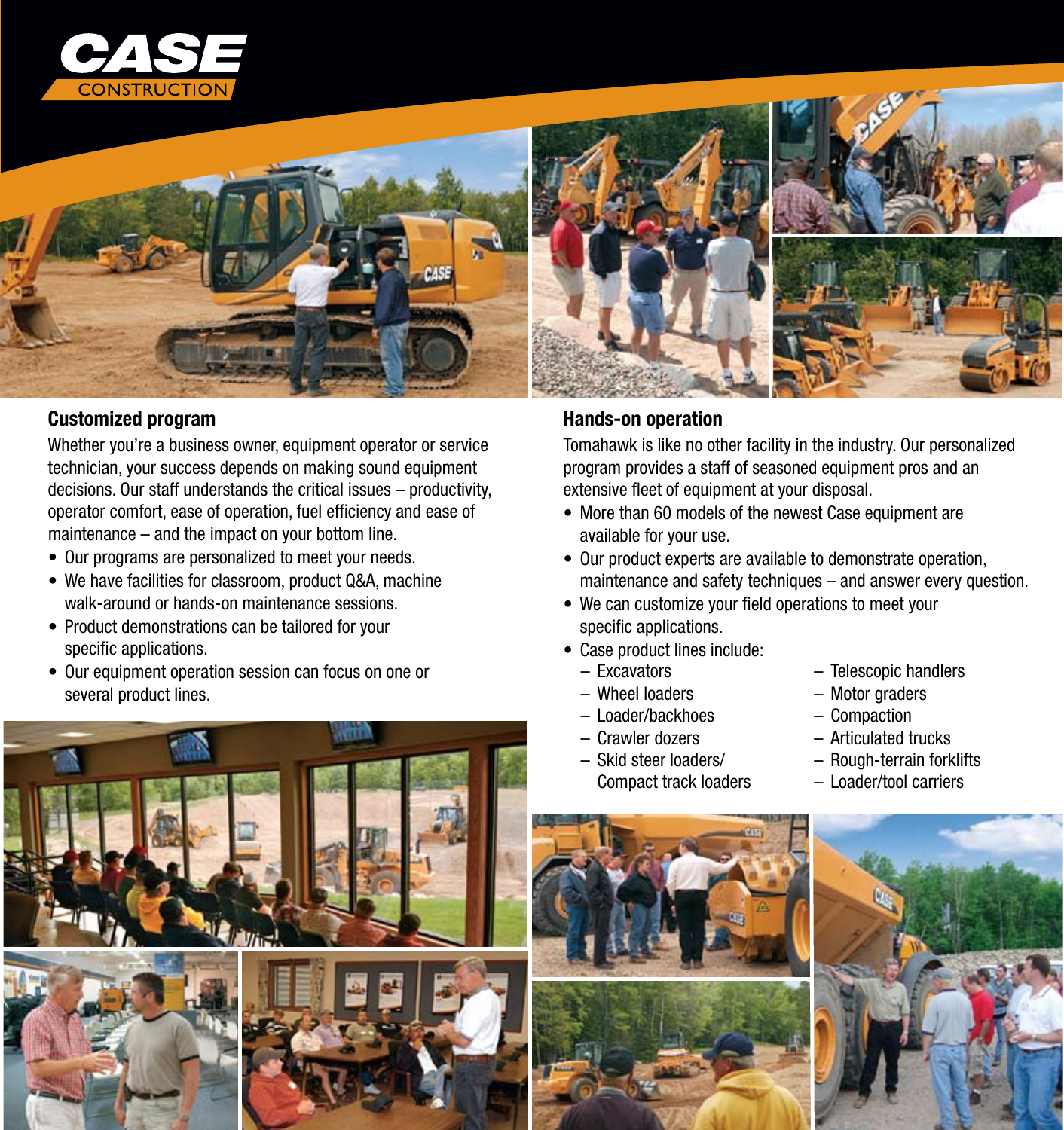

#### **State-of-the-art facilities**

Case takes equipment training, education and product demonstrations to a new level.

- Our Welcome Center features two large presentation rooms to meet your product training needs.
- Our 3,000 sq. ft. Product Review Center delivers a panoramic view of our staff demonstrating the newest product features. Plus, with our operator's helmet cam, you'll also be able to see inside the cab and how the operators engage each feature.
- The Solution Center features engineering and technology solutions and product walk-around training facilities.
- Our log cabin-style lodges offer comfortable overnight accommodations.
- Our lakeside lodge is the perfect place to dine, unwind and enjoy the north woods atmosphere.

In addition to the product demonstration facilities, Tomahawk also features several log cabin lodges on the pine tree-lined shores of Lake Clara. After a full day of training, demonstrations and equipment operation, the pace slows down and we invite you to enjoy our north woods hospitality.

You'll feast on our legendary, made-from-scratch, home-style meals in our dining hall. Plus, enjoy a roaring fire, watch the latest sports, play cards, and share camaraderie at our scenic lakeside lodge.



# **A great customer experience**

From the moment you arrive until long after you depart, you'll understand the passion and pride that define Case. For more than 165 years, our goal has been simple – *we're here to help you succeed.* See for yourself. We invite you to come to Wisconsin's north woods and experience the Tomahawk Customer Center first hand. Here's what other customers have said…



- **"**I was blown away by the whole Tomahawk experience. The outstanding hospitality, beautiful location, product training – and stick time on the machines I needed to operate. My cell phone never rang for two days. This was the most productive business trip I've taken in years. **"**
- **"**Case made <sup>a</sup> great first impression... The product demonstrations were fantastic. We could see and hear what the operators were doing in the cab. Then we went outside and operated the same machines. The demo time and training were tailor made for my business.**"**





**"**When we got out to the operations field, <sup>I</sup> headed straight for the new backhoes and excavators. After a long conversation with the technicians, I ran the machines for a couple hours. I learned a lot from the Case team, and you don't get that one-on-one equipment demo time anywhere else.**"**